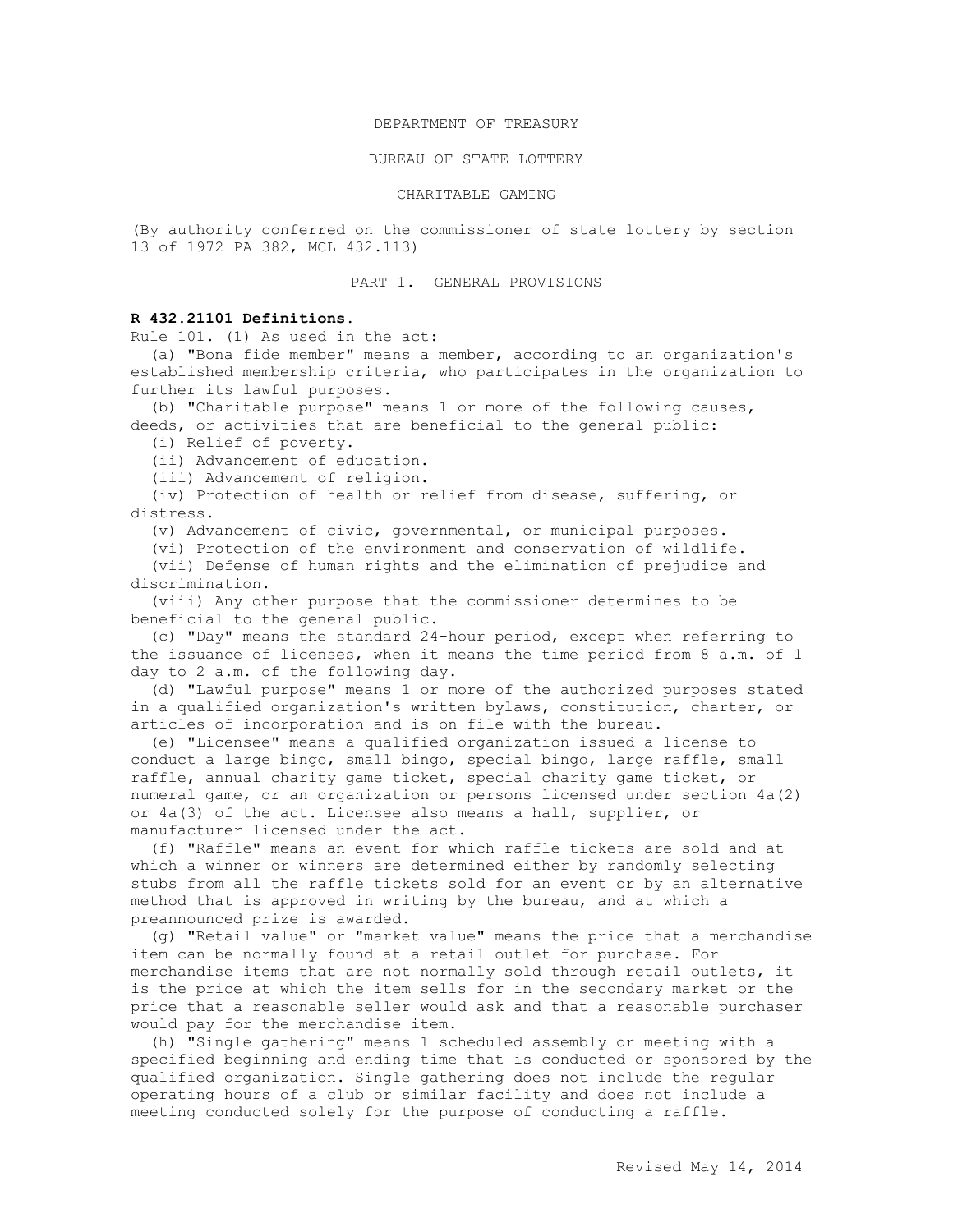(2) As used in these rules:

 (a) "Act" means Traxler-McCauley-Law-Bowman Bingo Act, 1972 PA 382, MCL 432.101 to 432.120.

 (b) "Administrative procedures act" means administrative procedure act of 1969, PA 306, MCL 24.201 to 24.328.

 (c) "Bingo equipment" means any authorized item that is used to conduct bingo.

 (d) "Compliance meeting" means a meeting as prescribed by the administrative procedures act, conducted by the bureau at which the licensee has an opportunity to show compliance with the act, these rules, terms of probation, directives of the bureau, public policy of the state of Michigan, or any other local, state, or federal law or regulation.

 (e) "Compliance meeting notice" means the document issued by the bureau before the compliance meeting to inform a licensee of the date, time, and location of the compliance meeting.

 (f) "Contested case hearing" means a formal hearing before a hearing officer conducted as prescribed by the administrative procedures act.

 (g) "Contested case hearing notice" means the document issued by the bureau before the contested case hearing to inform a licensee of the date, time, and location of the contested case hearing.

 (h) "Deal" means a package or packages of numeral game tickets that are imprinted with the same serial number.

 (i) "General public" means society as a whole or any considerable part of society.

 (j) "Gross revenue" means the monetary value received by the licensee for all fees charged to participate in the licensed gaming event before any deductions for prizes or any other expenses.

 (k) "Informal meeting" means a meeting conducted by the bureau, at its discretion, at which the bureau discusses the failure of the licensee or lessor to comply with the act, these rules, terms of probation, directives of the bureau, public policy of the state of Michigan, or any

other local, state, or federal law or regulation. (l) "Lessor" means a person who rents a location to a licensee for the

purpose of conducting a licensed gaming event, except a person who is licensed under R432.22001 to R 432.22008.

 (m) "License" means a valid large bingo, small bingo, special bingo, large raffle, small raffle, annual charity game ticket, special charity game ticket, numeral game, hall, supplier, or manufacturer license that is issued by the bureau.

 (n) "Licensed gaming event" means a large bingo, small bingo, special bingo, large raffle, small raffle, annual charity game ticket, special charity game ticket, or numeral game licensed under the act.

 (o) "Occasion" means the hours of the day for which a license is issued.

 (p) "Privately held corporation" means a corporation that does not trade its stock in a stock exchange or in over-the-counter transactions.

 (q) "Probation" means a license status requiring strict compliance with the act, these rules, directives of the bureau, public policy of the state of Michigan, and specific conditions as established by the commissioner.

 (r) "Probation violation" means failure to abide by any of the terms of probation.

(s) "Probationary period" means the time interval of probation.

 (t) "Terms of probation" means the conditions established by the commissioner that shall be complied with during the probationary period.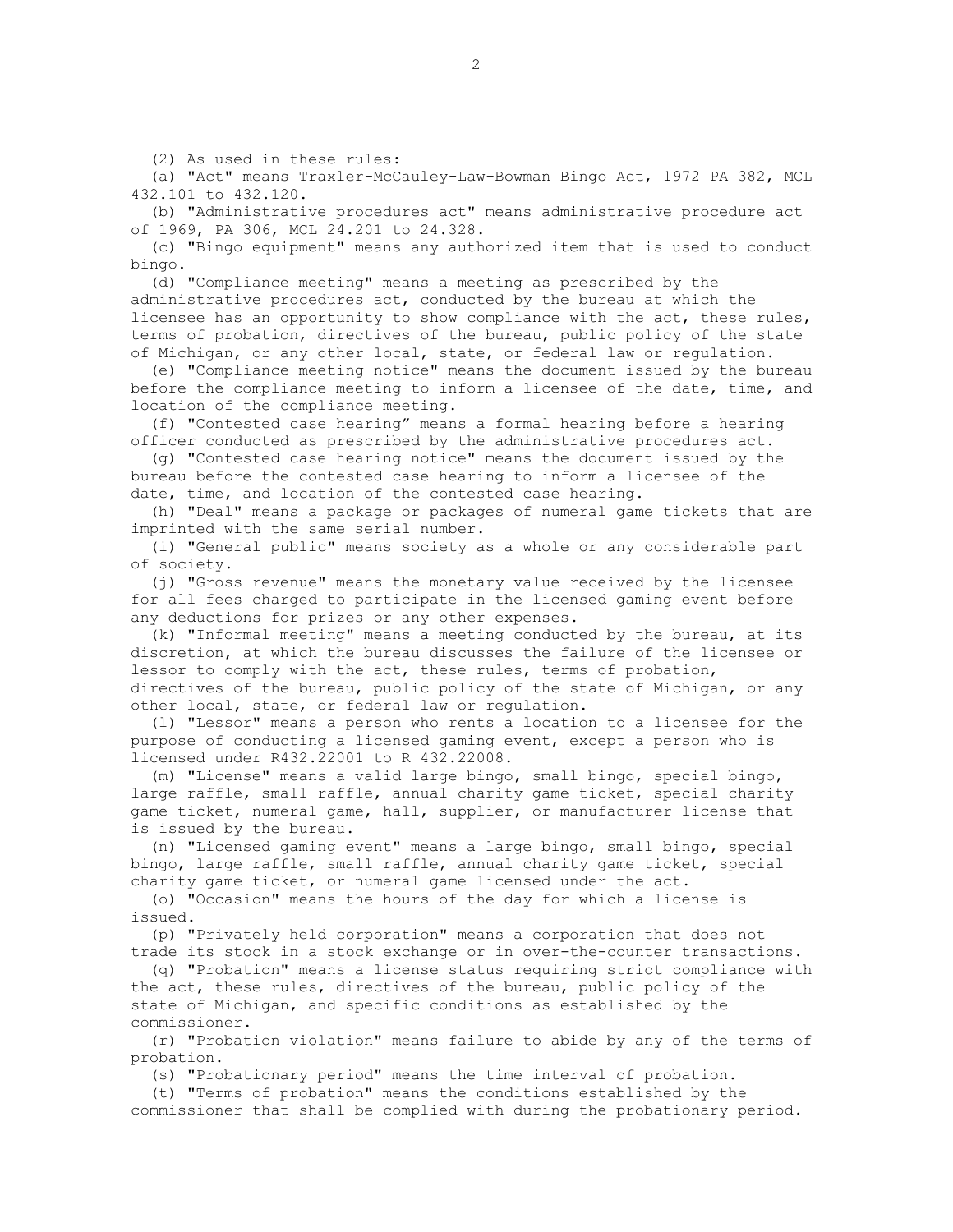(u) "Violation notice" means a document issued by the bureau, to a licensee charging a violation of the act, these rules, terms of probation, directives of the bureau, public policy of the state of Michigan, or any other local, state, or federal law or regulation.

 (v) "Week" means a period of 7 days beginning with Sunday and ending with Saturday.

 (w) "Worker" means a person who assists or participates in the management, conduct, or operation of a licensed gaming event.

 (3) A term defined in the act has the same meaning when used in these rules.

### **R 432.21102 Principal officer responsibilities.**

Rule 102. The principal officer of a qualified organization shall be responsible for all of the following:

 (a) Ensuring that there is full accountability for all gaming assets including, but not limited to, cash, prizes, bingo cards, raffle tickets, charity game tickets, numeral game tickets, and all funds derived from the licensed gaming event.

 (b) Ensuring that the licensed gaming event is conducted in accordance with the act, these rules, terms of probation, and directives of the bureau.

 (c) Ensuring that all records related to the licensed gaming event are current and accurate.

(d) Reviewing all reports and correspondence from the bureau.

 (e) Signing and ensuring that financial statements from the licensed gaming event are submitted to the bureau as prescribed by R 432.21335, R 432.21522, R 432.21624, and R432.21721.

 (f) Responding in writing to violation notices as prescribed by R 432.21106(2).

 (g) Ensuring that all workers are qualified to work the licensed gaming event.

### **R 432.21103 Compliance with other laws, regulations, and ordinances.**

 Rule 103. A licensee or lessor shall comply with public policy of the state of Michigan and any other local, state, or federal law or regulation.

#### **R 432.21104 Permanent dissolution; utilization of assets; report.**

 Rule 104. Upon permanent dissolution of a qualified organization, all assets, real property, and personal property shall be utilized for the lawful purposes as stated in the qualified organization's bylaws, constitution, charter, or articles of incorporation that are filed with the bureau as prescribed by R 432.21202 and shall not be distributed to any private individual or shareholder. All remaining assets upon dissolution shall be distributed to the local government or another nonprofit organization as stated in the qualified organization's bylaws, constitution, charter, or articles of incorporation. The disbursement of remaining assets shall be reported to the bureau in writing.

## **R 432.21105 Restricted use of profits.**

 Rule 105. Profits from the licensed gaming event shall not be used for the benefit of any individual, member, or shareholder of the qualified organization except to directly further the lawful purposes of the qualified organization.

### **R 432.21106 Violation notice.**

 Rule 106. (1) The bureau, at its discretion, may issue a violation notice to a licensee for failure to maintain compliance with the act, these rules, terms of probation, directives of the bureau, public policy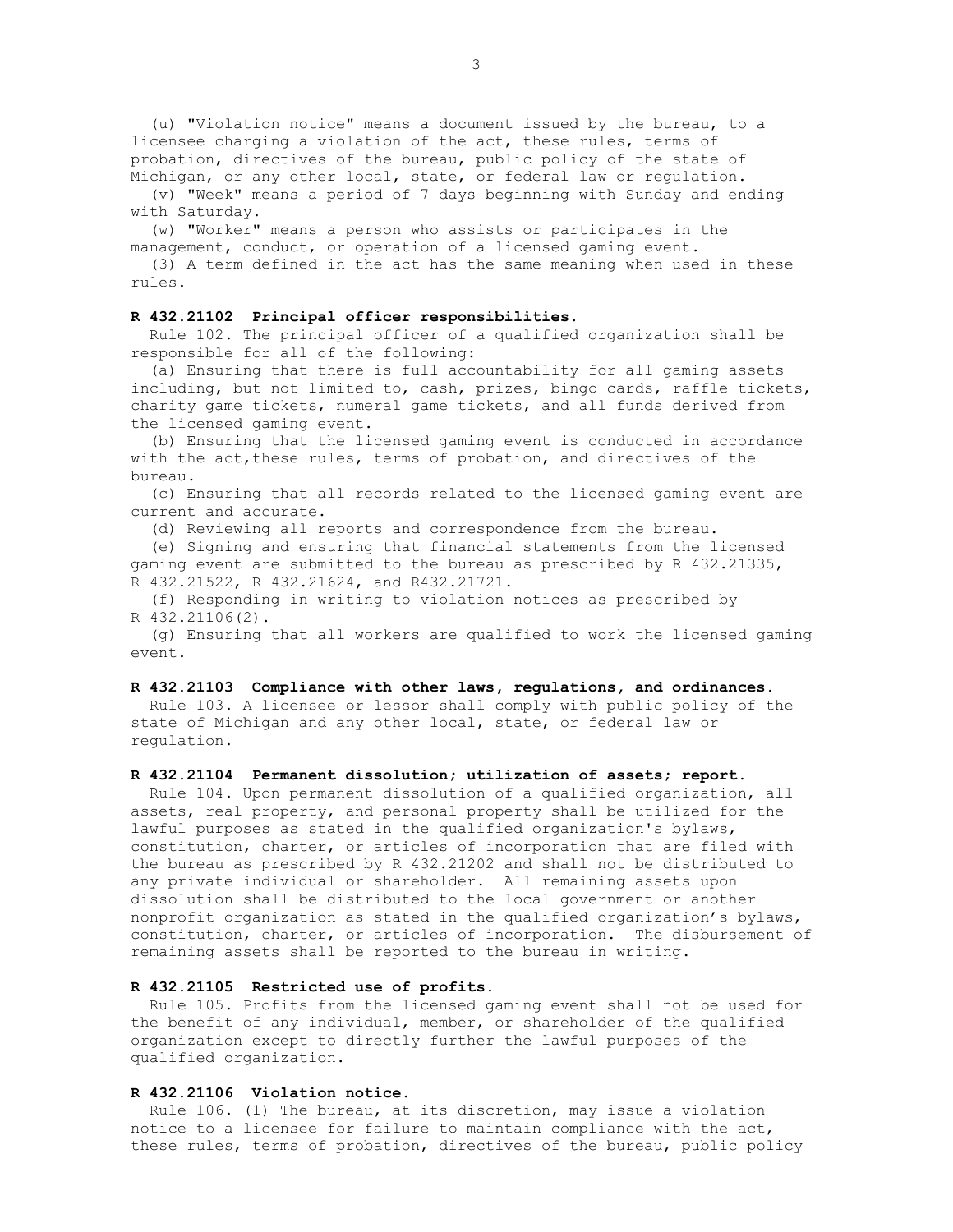of the state of Michigan, or any other local, state, or federal law or regulation.

 (2) The licensee shall respond to the violation notice in writing within the time period specified in the notice and shall inform the bureau what action has been taken to correct the violation cited. The response shall be signed by the principal officer of the qualified organization or the owner or top officer of the licensed supplier, licensed manufacturer, or licensed hall cited for the violation.

 (3) The bureau, at its discretion, may initiate further administrative action if a response to the notice is not received or the response does not resolve the violation.

### **R 432.21107 Informal meeting.**

 Rule 107. (1) The bureau, at its discretion, may require the principal officer of the qualified organization, or the owner or top officer of the licensed supplier, licensed manufacturer, licensed hall, or lessor to attend an informal meeting to discuss violations of the act, these rules, terms of probation, directives of the bureau, public policy of the state of Michigan, or any other local, state, or federal law or regulation. The purpose of this meeting shall be to assist the licensee or lessor in gaining compliance with the act, these rules, terms of probation, directives of the bureau, public policy of the state of Michigan, or any other local, state, or federal law or regulation.

 (2) A licensee or lessor may agree to be placed on probation as a result of the meeting described in subrule (1) of this rule.

 (3) The meeting described in subrule (1) of this rule is held to forestall the need to take further action, up to and including the conduct of a contested case hearing.

 (4) The meeting described in subrule (1) of this rule is not required if in the opinion of the bureau the violations of the act, these rules, terms of probation, directives of the bureau, public policy of the state of Michigan, or any other local, state, or federal law or regulation warrants action prescribed by R 432.21109 to R 432.21111.

### **R 432.21108 Probation.**

 Rule 108. (1) The commissioner may place a licensee on probation or may condition the renewal of a license with terms of probation when the licensee has violated the act, these rules, terms of probation, directives of the bureau, public policy of the state of Michigan, or any other local, state, or federal law or regulation.

 (2) The continuation of the probationary license is conditioned upon the strict compliance with the act, these rules, terms of probation, directives of the bureau, public policy of the state of Michigan, or any other local, state, or federal law or regulation.

 (3) It is a probation violation if the licensee fails to comply with the act, these rules, terms of probation, directives of the bureau, public policy of the state of Michigan, or any other local, state, or federal law or regulation.

 (4) The commissioner may summarily suspend a probationary license if the licensee violates the act, these rules, terms of probation, directives of the bureau, public policy of the state of Michigan, or any other local, state, or federal law or regulation as prescribed by R 432.21111.

#### **R 432.21109 License denial.**

Rule 109. (1) If the bureau determines that an applicant, who does not hold a license for which the applicant is applying, is not in compliance with the act, these rules, terms of probation for another license,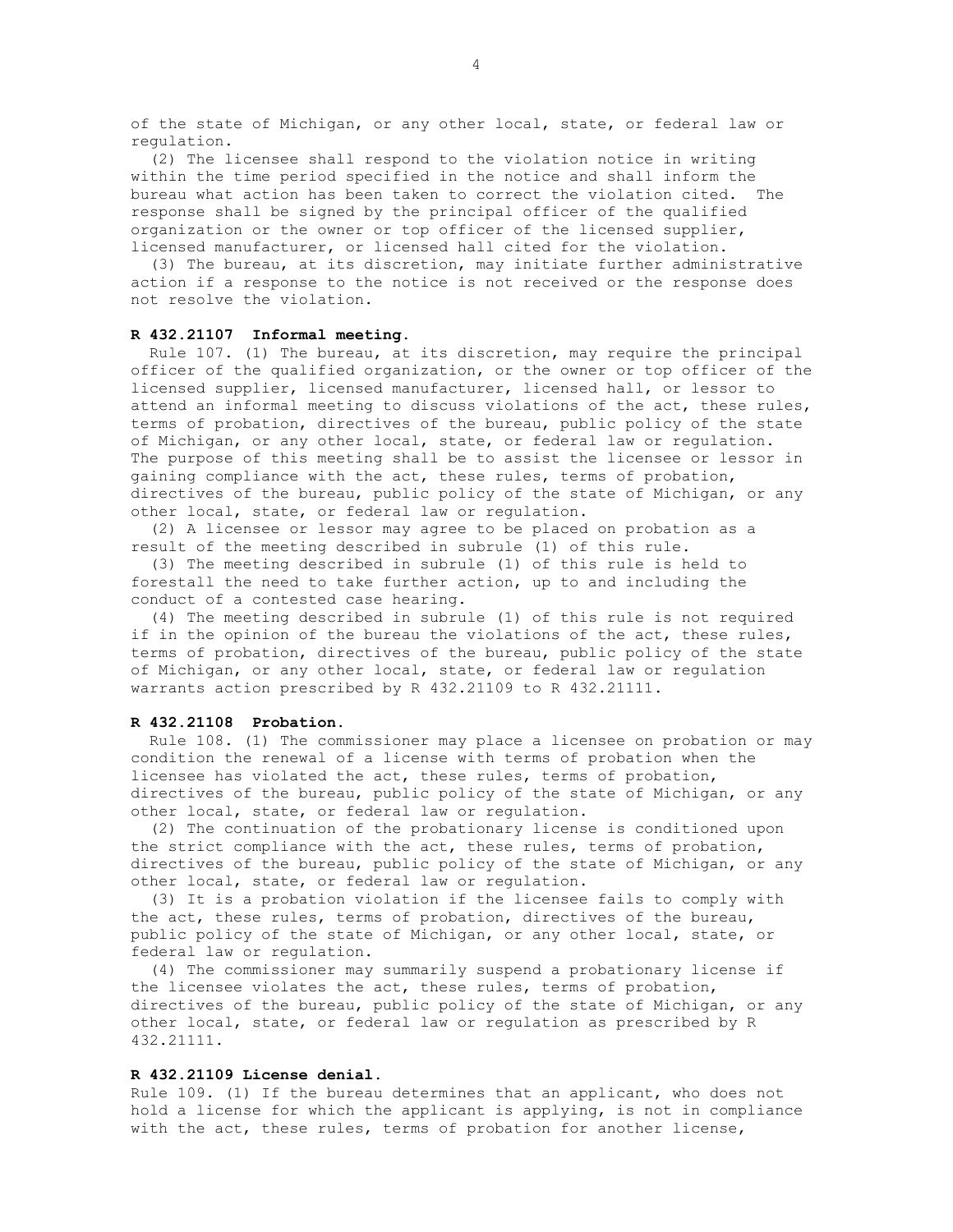directives of the bureau, public policy of the state of Michigan, or any other local, state, or federal law or regulation, then the commissioner may refuse to issue a license to the applicant.

 (2) The submission of a check in payment of a fee that is not paid by the financial institution on which it is drawn shall be grounds for immediate denial of an application for a license.

 (3) If the bureau determines that a lessor of a location to be used for the conduct of a special bingo, large raffle, small raffle, special charity game ticket, or numeral game is not in compliance with the requirements of the act, these rules, terms of probation, directives of the bureau, public policy of the state of Michigan, or any other local, state, or federal law or regulation, then the commissioner may refuse to issue a license to a qualified organization applying to conduct the licensed gaming event at that lessor's facility.

(4) A denial under this rule may be appealed under section 631 of 1961 PA 236, MCL600.631.

# **R 432.21110 Suspension or revocation of a license; refusal to renew a license.**

 Rule 110. (1) If the commissioner determines that a licensee or lessor is not in compliance with the requirements of the act, these rules, terms of probation, directives of the bureau, public policy of the state of Michigan, or any other local, state, or federal law or regulation, then the commissioner may suspend or revoke the license, refuse to renew the license, or suspend the right to obtain a license.

 (2) The commissioner may suspend or revoke a license, refuse to renew a license, or suspend the right to obtain a license in accordance with the Administrative Procedures Act for any of the following reasons:

 (a) Failure to ensure full accountability for all gaming assets including, but not limited to, cash, prizes, bingo cards, millionaire party chips or imitation money, raffle tickets, charity game tickets, numeral game tickets, and all funds derived from the licensed gaming event.

(b) The lack of honesty and integrity of the licensee or lessor.

 (c) The lack of veracity and accuracy concerning the information submitted on the application.

 (d) The indebtedness of the licensee or lessor to the federal, state, or local government.

 (e) A pending lawsuit or bankruptcy proceeding that involves the licensee or lessor and is related to the licensed gaming event.

 (f) The current or past history of compliance of the licensee, lessor or their agent, or any owner, shareholder of the privately held corporation, partner, officer, or agent of the licensee with the act, these rules, terms of probation, directives of the bureau, public policy of the state of Michigan, or any other local, state, or federal law or regulation.

 (g) Evidence that the licensee or lessor has illegal gambling equipment at the location or that illegal gambling has occurred at the location of the licensee or lessor or at the location of a licensed gaming event.

 (h) The submission of a check in payment of a fee that is not paid by the financial institution on which it is drawn.

 (i) Hindering or obstructing an authorized representative of the bureau in the performance of official duties.

 (j) The use or submission of false or misleading information by any of the following means:

(i) An application for a license or renewal of a license.

(ii) Any document that is submitted to the bureau.

 (iii) All records completed in conjunction with the licensed gaming event.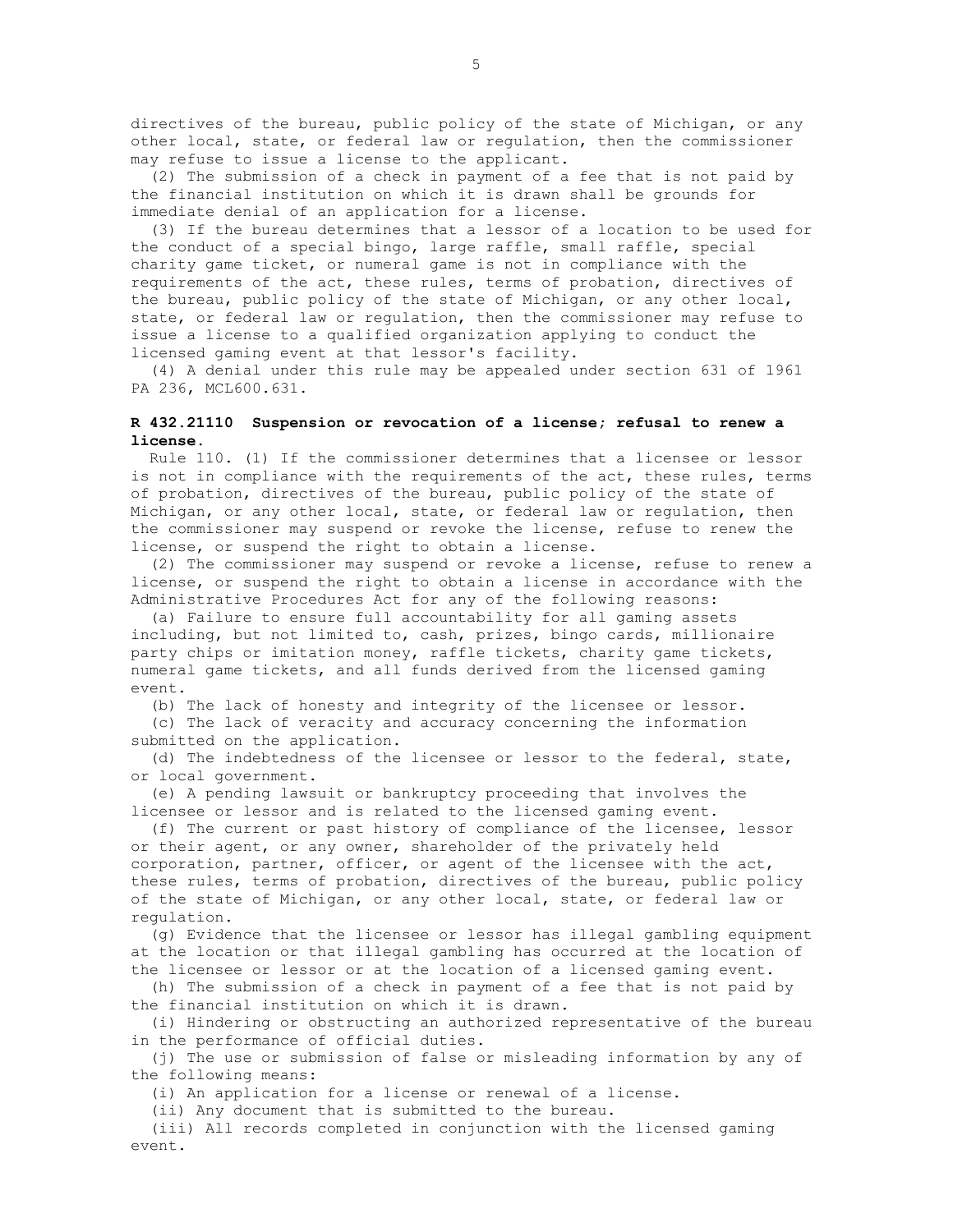(iv) Verbal statements to an authorized representative of the bureau by any owner, shareholder of the privately held corporation, partner, officer, or agent of the licensee or lessor.

 (k) Failure to submit complete and accurate financial statements as prescribed by R 432.21335, R 432.21420, R 432.21522, R 432.21624, and R 432.21721.

 (l) Failure or refusal to provide an authorized representative of the bureau access to the location of a licensed gaming event, licensed supplier, licensed manufacturer, or licensed hall.

 (m) Failure to promptly produce any book, record, or document as required by the act, these rules, terms of probation, or directives of the bureau for review by an authorized representative of the bureau.

 (n) Allowing any person who has been convicted of, becomes convicted of, has forfeited bond upon a charge of, or has pled guilty to any of the offenses in R 432.21205(f) to work in the operation or management of a licensed gaming event or to be an officer or agent of the qualified organization.

 (o) Allowing any person who has been convicted of, becomes convicted of, has forfeited bond upon a charge of, or has pled guilty to any of the offenses in R 432.21802(f), R 432.21902(f), or R 432.22002(f) to work in the operation or management of a licensed supplier, licensed manufacturer, licensed hall, or lessor, or to be an owner, shareholder of the privately held corporation, partner, officer, or agent of the licensed supplier, licensed manufacturer, licensed hall, or lessor.

 (p) Failure to continuously operate as a qualified organization as defined by the act and as represented to the bureau by means of the information submitted to the bureau as required by R 432.21202, or failure to continuously operate as an organization or persons issued a license under sections 4a(2) or 4a(3) of the act.

 (q) For activities similar to those enumerated which, at the discretion of the commissioner, merit enforcement action.

 (3) If a license is suspended, then the commissioner may determine that the licensee is ineligible to conduct any licensed gaming event during the period of suspension.

## **R 432.21111 Summary suspension proceedings.**

 Rule 111. (1) To advance the public policy of prohibition against all gambling activities not conducted in strict conformance with expressed legislative exceptions, including the regulatory framework established by the act, the commissioner may summarily order the suspension of a license as provided by section 16(1) of the act and in accordance with section 92 of the Administrative Procedures Act, upon a determination that any 1 or more of the following circumstances exist:

 (a) The licensee has obtained the license by fraud, misrepresentation, or concealment.

 (b) The decision to issue the license was a product of a material mistake of law or fact.

 (c) The licensee or lessor has engaged in an act, practice, or course of conduct that would operate as a fraud or deceit on a person or persons, or has employed a device, scheme, or artifice to defraud a person or persons.

 (d) The licensee or lessor has repeatedly violated, or repeatedly failed or refused to comply with, any of the provisions, requirements, limitations, or duties imposed by the act, these rules, terms of probation, directives of the bureau, public policy of the state of Michigan, or any other local, state, or federal law or regulation after having been previously notified by the bureau that a violation or violations of the same or similar provisions had been, or were being, committed by the licensee or lessor.